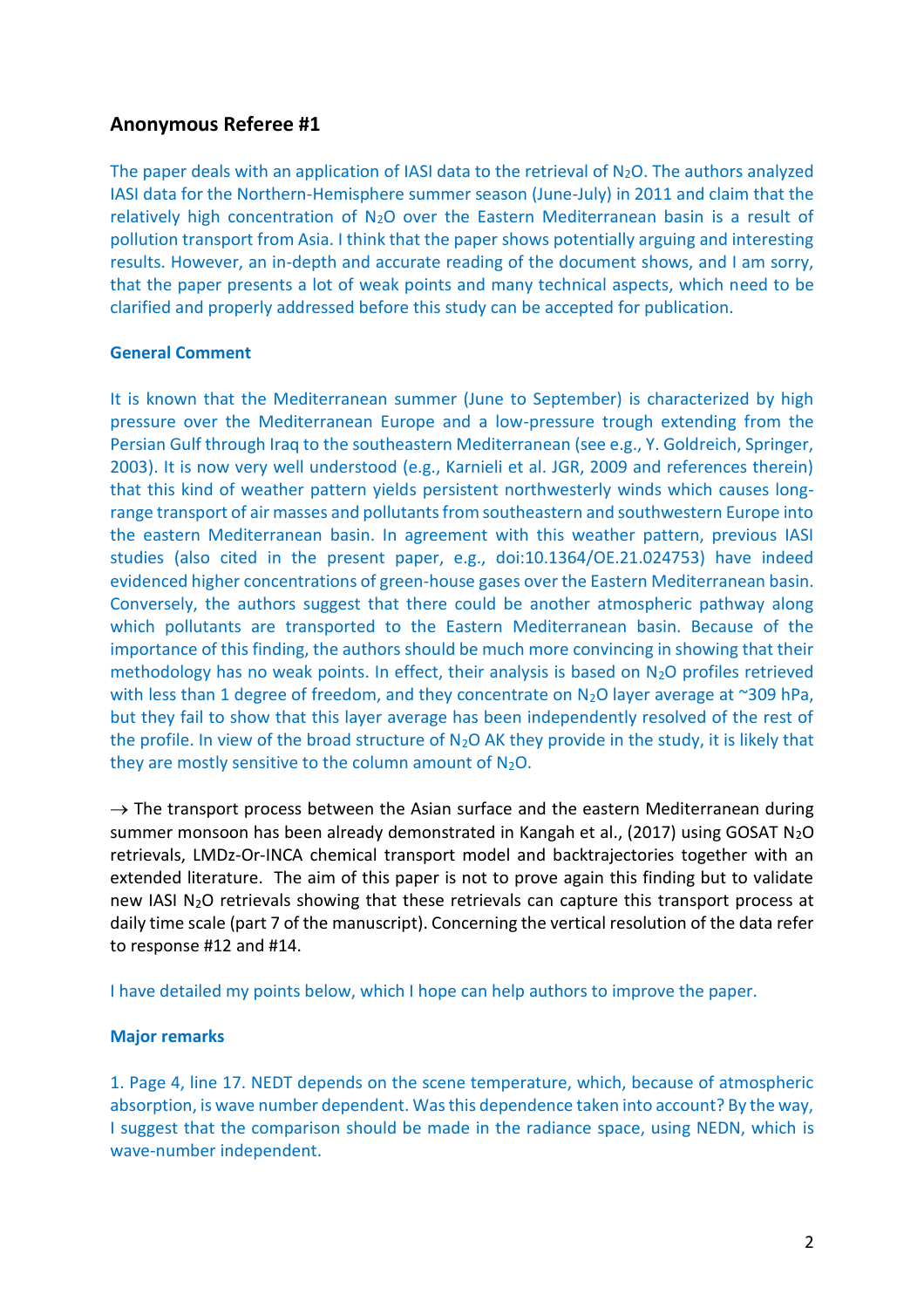Spectral NEDT at 280 K is the reference value for IASI radiometric noise and is often used to check sensitivity of any retrieval to the measurement. Therefore, in our study, the NEDT is given at a reference temperature of 280 K. The incriminated sentence has been modified into:

```
The IASI radiometric noise expressed as the Noise Equivalent 
Delta Temperature (NEDT) at the reference temperature of 280 
K is superimposed to the |\Delta BT| signals.
```
For NEDN, we do not agree with the statement of the reviewer saying that it is wavenumber independent. Considering Figure 1 from Amato et al. (1995), then it is obvious that NEDN is varying with wavenumber (see Figure R1).



*Figure R1: IASI radiometric noise as a function of Wavenumber (taken from Amato et al., 1995).*

Amato, U., Cuomo, V., and Serio, C.: Assessing the impact of radiometric noise on IASI performances, Remote Sensing, 16(15), 2927-2938, 1995.

In addition, the most important here is the use of the same unit to compare sensitivity of the forward model to the geophysical parameters relative to the IASI radiometric noises.

2. Page 5, Equation (1). This equation should be introduced this way... *We used optimal estimation based on the Levenberg-Marquardt (put reference) algorithm as modified by Fletcher (put reference) and adapted for Optimal Estimation by Rodgers.* By the way, the important aspect here is that Equation (1), as it is written, is wrong. The term multiplying the leftmost  $S_a^{-1}$  should be  $(1 + \gamma)$  not simply,  $\gamma$ . In fact, Eq (1) should transform back to the OE estimator for  $\gamma$  = 0, which is not the case. Hope this is just a typo. Furthermore, how  $\gamma$  is chosen at each step? Do authors perform retrieval in the BT space or radiance space? Please, clarify.

 $\rightarrow$  We verified the equation (1) and the reviewer is right, it is a typo. It should be (1 +  $\gamma$ ). We modified the equation accordingly.

$$
\hat{X}_{i+1} = X_a + \left(K_i^T S_y^{-1} K_i + (1 + \gamma) S_a^{-1}\right)^{-1} \times \left\{K_i^T S_y^{-1} \left(\left[Y - F(\hat{X}_i)\right] + K_i\left[\hat{X}_i - X_a\right]\right) + \gamma S_a^{-1} \left[\hat{X}_i - X_a\right]\right\} \tag{1}
$$

We have modified the introduction of the equation (1) into: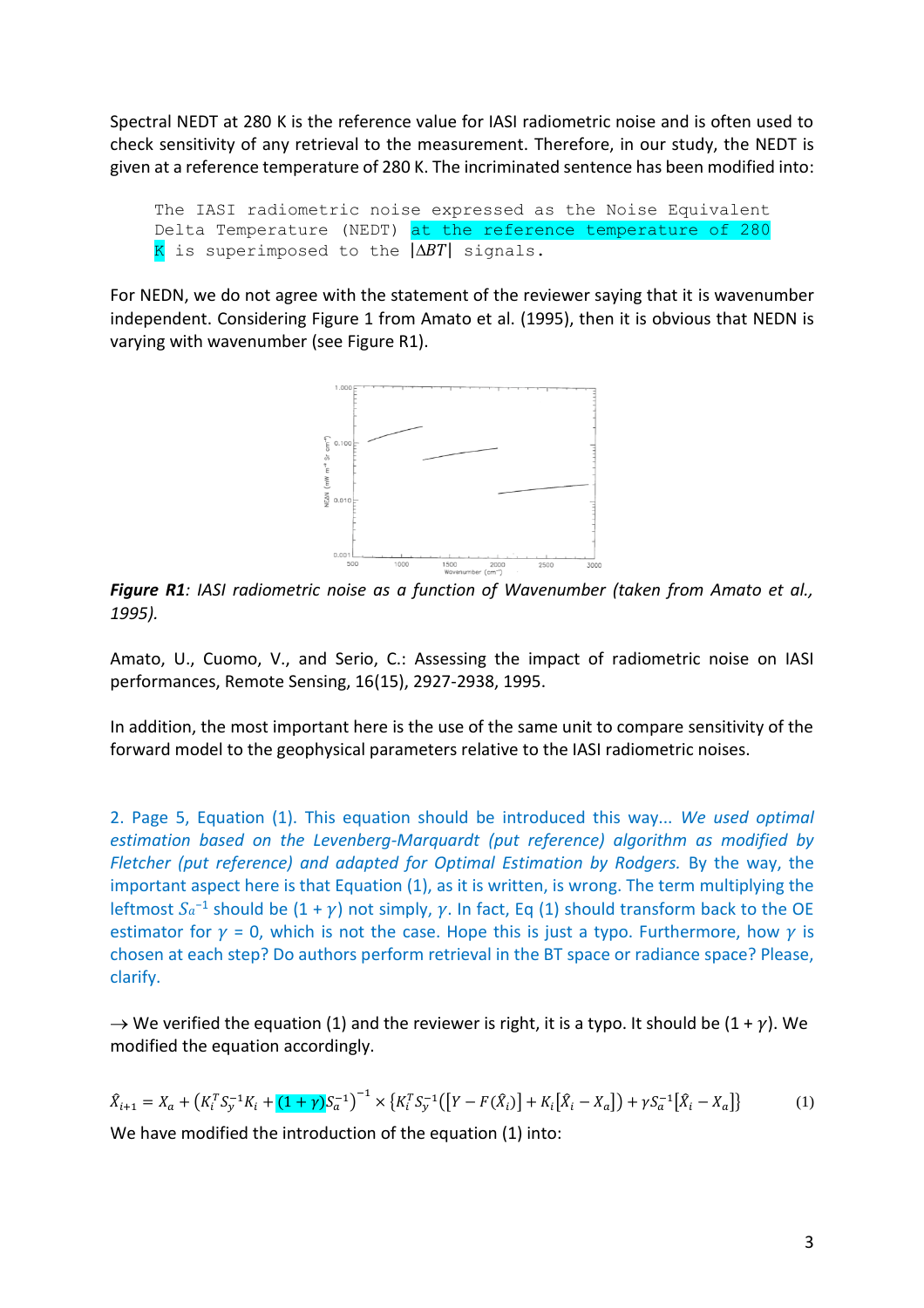We used optimal estimation based on the Levenberg-Marquardt (Levenberg, 1944; Marquardt, 1963) algorithm and adapted for Optimal Estimation by Rodgers (Rodgers, 2000)…

Note that we did not used the Fletcher strategy. We have inserted the 2 following references in the revised version:

Levenberg, K.: A method for the solution of certain nonlinear problems in least squares, Quart. Appl. Math., 2, 164, 1944. Marquardt, D. W.: An algorithm for least-squares estimation of nonlinear parameters, SIAM J. Appl. Math., 11, 431, 1963.

 $\rightarrow$ The initial  $\gamma$  is initialised to 10. At each step,  $\gamma$  is updated as follows:

- $\triangleright$  If the cost function  $\chi^2$  (cf. response #8) decreases:  $\gamma$  is divided by 5 for the next step
- $\triangleright$  If the cost function  $\chi^2$  increases:  $\gamma$  is multiplied by 5 and both the cost function and the estimated profile  $(\hat{X}_{i+1})$  are recalculated.

3. Page 5, Equation (2) is not consistent with Eq. (1). Apparently, the authors use  $\gamma$  = 1 for the final iterate, but then Equation (1) is not the correct OE estimator, and the final iterate would depart from optimality.

 $\rightarrow$  With the equation (1) correctly written, we have clarified the value of  $\gamma$  (= 0) for the final iteration into:

The vertical sensitivity of the retrieval can be characterised using the averaging kernel matrix (A) defined as (with  $\gamma = 0$ for the final iteration):

4. Page 5, Equation (3) applies just to one parameter. Considering that the authors claim to use a simultaneous approach, how is the a priori covariance of the whole state vector built up?

 $\rightarrow$  The parameters are independent to each other in building up  $S_a$  thus the extra "blockdiagonal" elements of  $S_a$  are fixed to 0 (there are no apriori correlation errors between the different state vector parameters). We have clarified this point by inserting the following sentence:

...The a priori error covariance matrix  $S_a$  is built for all chemical species and by considering parameters independent to each other as follows (cf. Rodgers, 2000):

$$
S_{aij} = \sigma_a^2 \times \exp(-\left|\ln(P_i) - \ln(P_j)\right|)
$$
\n(3)

where  $\sigma_a^2$  is an a priori variance error fixed for each parameter of the state vector and  $P_i$  the pressure level at the level *i*.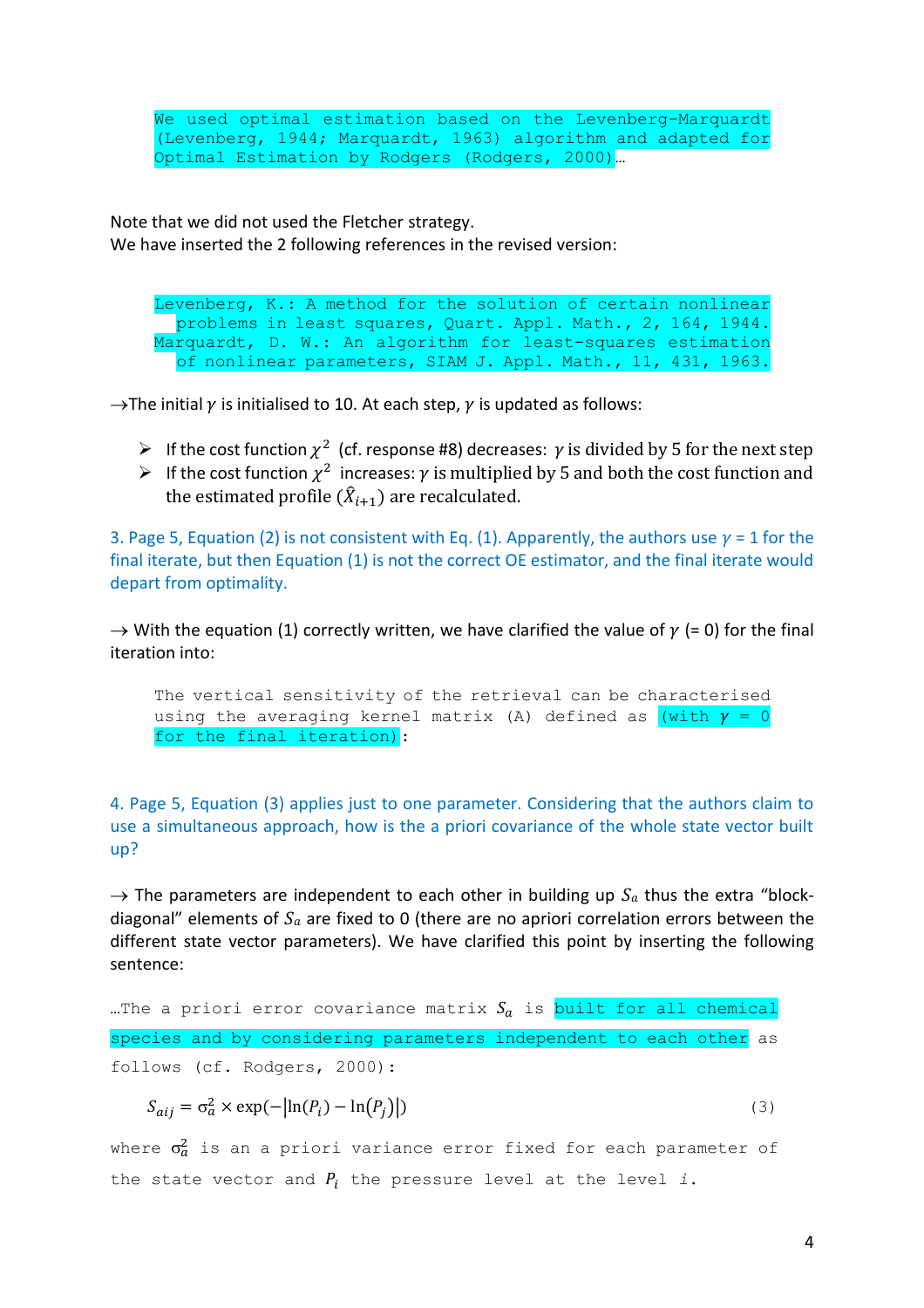Diagonal matrices are used for temperature profile and surface emissivity…

5. Page 5, line 20. Please show the N2O profile. The retrieval approach is strongly depending on such a background.

 $\rightarrow$  Done (cf. Figure 3)

6. Page six, line 2. As before, show the  $CO<sub>2</sub>$  profile and those of other species used as a priori reference.

 $\rightarrow$  Done (cf. Figure 3)

7. Page 6, line 13, what is a sink parameter? Please, explain.

 $\rightarrow$  We removed part of the sentence linked to the term "sink parameter" that is too much confusing.

8. Page 6, Equation (4). The denominator is wrong. The degrees of freedom of the  $\chi^2$  form are dim(Y). This can be demonstrated by a trivial use of the Standard Theorem of Least Squares (e.g., Rao 1973, the authors should consider that  $\hat{X}$  is estimated from the data, so that the remaining degrees of freedom of data are dim(*Y*)-dim( $\hat{X}$ ) and dim( $\hat{X}$ )+[dim(Y)dim( $\widehat{X}$ )]=dim(Y)). Since the authors use a retrieval algorithm for which dim( $\widehat{X}$ )~dim(Y), the  $\chi^2$ is artificially decreased by a factor of almost 2.

 $\rightarrow$  Equation (4) refers to the normalized cost function  $\chi^2_{\rm norm}$  and not to the  $\chi^2$  test. We have rewritten the sentence in order to define (1) the cost function  $\chi^2$ and (2) the normalized cost function  $\chi^2_{\rm norm}$ .

| Our retrieval process consists in the minimization of the<br>cost function $\chi^2$ defined as:                                                                                                                                                                                                                                  |
|----------------------------------------------------------------------------------------------------------------------------------------------------------------------------------------------------------------------------------------------------------------------------------------------------------------------------------|
| $\chi^2 = [\hat{X} - X_a]^T S_a^{-1} [\hat{X} - X_a] + [Y - F(\hat{X})]^T S_y^{-1} [Y - F(\hat{X})]$<br>(4)                                                                                                                                                                                                                      |
| We used the normalized cost function $\chi^2_{\text{norm}}$ to evaluate the<br>quality of the retrieval by combining the calculated residuals<br>relative to the observations error covariance matrix and the<br>difference between the estimated and the a priori profiles<br>relative to the a priori error covariance matrix: |
| $\chi_{\text{norm}}^2 = \frac{[\hat{x} - x_a]^T S_a^{-1} [\hat{x} - x_a] + [Y - F(\hat{x})]^T S_y^{-1} [Y - F(\hat{x})]}{\dim(\hat{x}) + \dim(Y)}$                                                                                                                                                                               |
| where $\dim(\hat{X})$ and $\dim(Y)$ are the dimensions of the state vector                                                                                                                                                                                                                                                       |
| and of the radiances (number of channels), respectively. In<br>theory, $\chi^2_{norm}$ should be close to unity.                                                                                                                                                                                                                 |

Figure R2 shows histograms of  $\chi^2_{\rm norm}$  for converged pixels of N<sub>2</sub>O\_B1 and N<sub>2</sub>O\_B2 over the region corresponding to figures 14 and 15 of the manuscript.  $\chi^2_{\rm norm}$  is globally higher for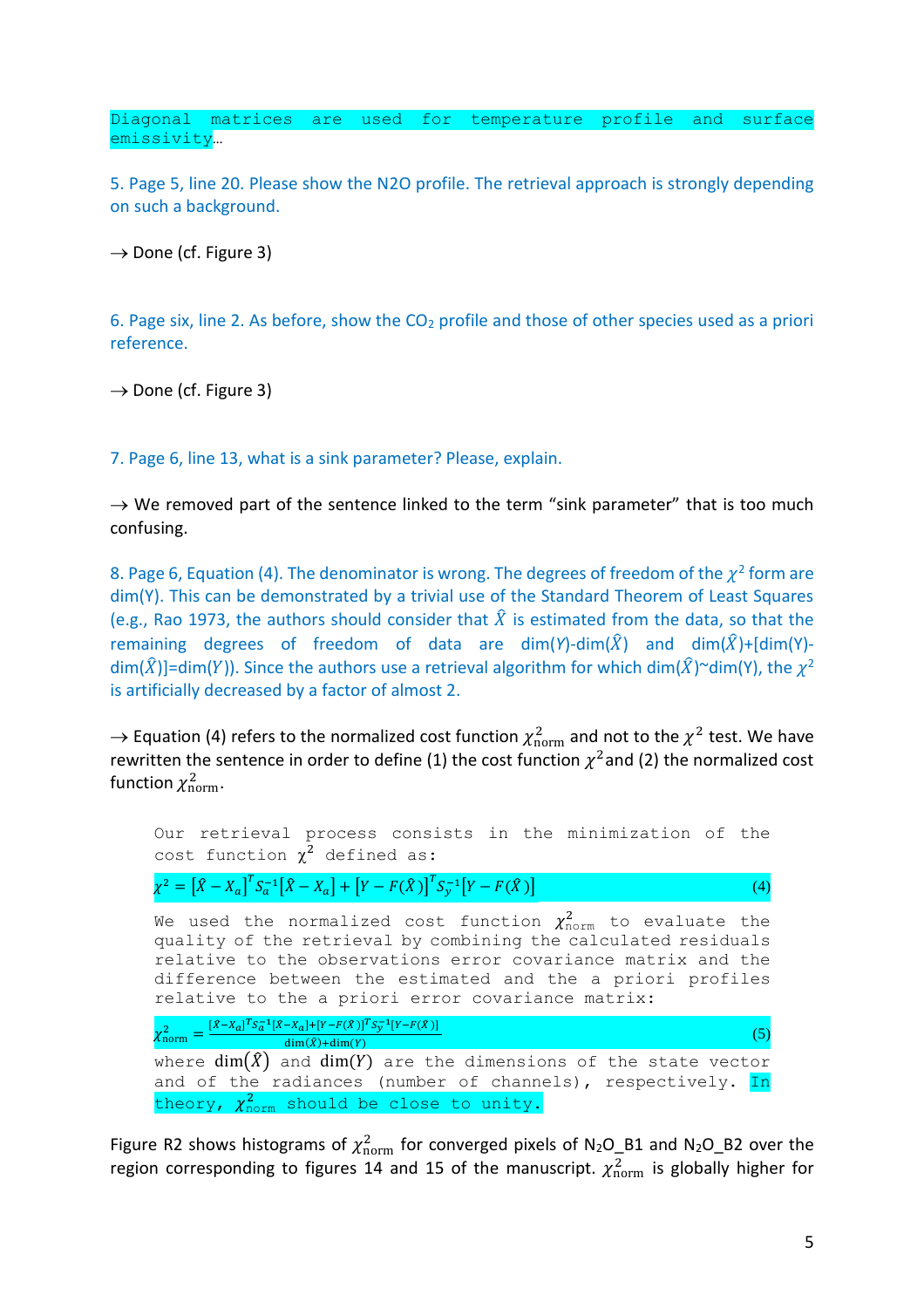$N_2O$  B1 than for  $N_2O$  B2 confirming the difficulties to minimize the cost function in B1 compared to B2.



**Figure R2**:  $\chi^2_{\text{norm}}$  histograms for N<sub>2</sub>O\_B1 (left) and N<sub>2</sub>O\_B2(right).

9. Page 6, Equation (5) makes no sense in a Least Square retrieval approach, which seeks for a global minimum. Why one should look for a partial minimization, while using a simultaneous approach?

 $\rightarrow$  Equation (5) is not a partial minimization but another variable to assess the quality of the  $N<sub>2</sub>O$  retrievals. In order to suppress the ambiguity with the cost function, we have redefined this variable  $Q_{N2O}$  for "quality of the N2O retrievals". We have modified the incriminated sentences accordingly. This parameter is a kind of normalized difference between The retrieval and the apriori N2O profile and is used to reject unrealistic N2O retrievals.

In addition to  $\chi^2_{\rm norm}$ , we computed another variable,  $Q_{\rm N_2O}$ , to assess the quality of the retrieved tropospheric N2O profile which is our target species defined as the difference between the a priori and the retrieved  $N_2O$  relative to the  $N_2O$  a priori errors  $\sigma_a$ :

 $Q_{\text{N}_2\text{O}} = \sum_{P_j < 1000 \text{ hPa}}^{P_j > 200 \text{ hPa}} \left[ \bar{X}_j - X_{aj} \right]^2 \beta_{aj} / n_p$  (6)

where  $\widehat{X}_j$  and  $X_{aj}$  are the retrieved parameter and the a priori N<sub>2</sub>O at the pressure level  $P_i$ , respectively.  $\beta_{ai}$  is the diagonal element of the a priori error precision matrix (the inverse of the a priori error covariance matrix) at the pressure level  $P_i$  and  $n_p$  is the number of levels used for the calculation.

An upper limit  $\chi^2_{\rm threshold}$  for the  $\chi^2_{\rm normal}$  parameter is generally used to select good quality pixels. For instance,  $\chi^2_{\rm threshold} = 3$ on a  $\chi^2_{\rm norm}$  calculated in the radiances space was used to select good quality pixels for CH<sup>4</sup> retrievals from IASI measurements (Xiong et al., 2013). Following the same methodology, we applied an upper limit  $Q_{\texttt{N}_2\texttt{O}}^{\texttt{threshold}}$  on  $Q_{\texttt{N}_2\texttt{O}}$  to select good quality pixels. After performing sensitivity studies for both N<sub>2</sub>O B1 and  $N_2O$  B2, we selected all the IASI pixels with  $\chi^2_{\text{norm}} \leq$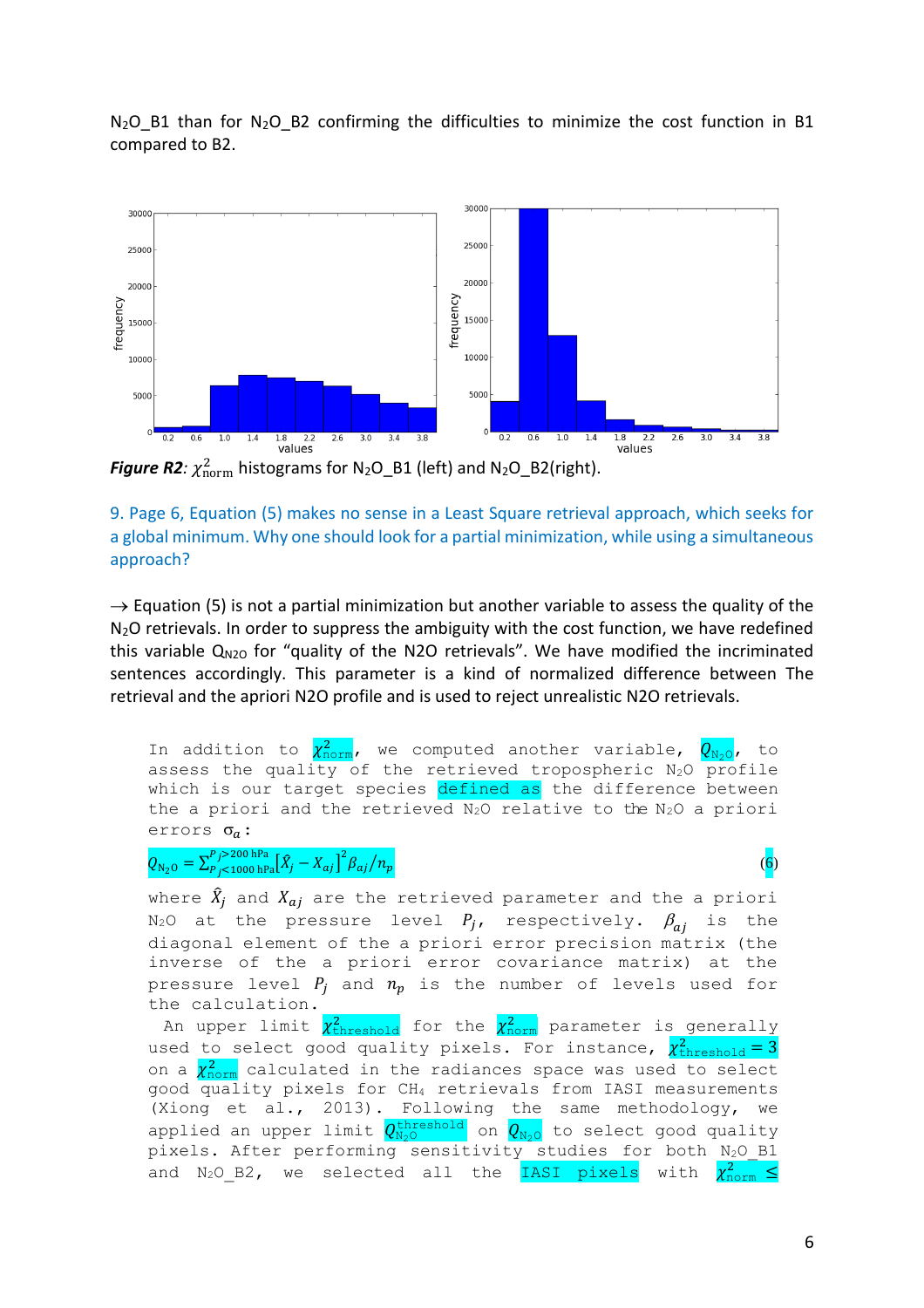$\chi^2_{\rm threshold}$  and  $Q_{\rm N_2O}\leq Q_{\rm N_2O}^{\rm threshold}$  with  $\chi^2_{\rm threshold}$  =  $4$  and  $Q_{\rm N_2O}^{\rm threshold}$  = 4.

10. Page 7, lines 2 to 6. A  $\chi^2$  variable with  $n = dim(Y)$  degrees of freedom has mean  $n$  and variance 2n. Because for n large, the  $\chi^2$  distribution is approximately Gaussian, to compute a  $\chi^2_{th}$  –tolerance limit, say within 3 standard deviations (or 3 $\sigma$ ), we just need to calculate  $\chi^2_{th}$ =  $n$  $+ 3\sqrt{2n}$ . As an example, for  $n = 103$ , the number of channels the authors use in their B2 band, we have  $\chi^2_{th}$  ~145, or  $\frac{\chi^2_{th}}{n}$  $\frac{c_{th}}{n}$  ~ 1.42. Conversely, the authors use  $\frac{\chi^2_{th}}{n}$  $\frac{tn}{n}$  = 4, which in view of the factor 2 above (see point 8) increase to 8, which corresponds to a tolerance interval of 50 (fifty) standard deviation (sic!). With this convergence criterion, almost all retrievals are not converged!

 $\rightarrow$  As we previously explained (cf. #8 and #9), the parameter  $\chi^2$  is the cost function to be minimised and  $\chi^2_{\rm norm}$  is used as a quality parameter and not as a convergence criterion. However, the convergence criterion is performed by computing another parameter (*d2*) which is roughly the distance between the next and the previous values of the forward model relative to the measurement errors covariance matrix:

 $d_2 = [Y_{i+1} - Y_i]^T S_y^{-1} [Y_{i+1} - Y_i]$ 

Thus, we converge when *d<sup>2</sup>* is lower than the dimension of *Y* (namely the number of channels).

11. Page 7, Equation (6). I do not like the use of this empirical *Contamination Factor*. Why the final solution should be contaminated? They use a simultaneous retrieval. Averaging Kernels are good to assess vertical resolution. To check the interdependency of the retrieved state vector the authors have the a-posteriori covariance matrix. Please, use this matrix and compute the correlation matrix. In case the N2O profile has not been independently resolved, the authors will see a relatively large correlation with other parameters, e.g.  $H_2O$ . If so, they have only one way to go, change or improve the retrieval algorithm, e.g., by using more IASI channels, which are sensitive to  $H_2O$  but not to  $N_2O$ . You have a lot in IASI.

 $\rightarrow$  First, we have to clarify the fact that the Contamination Factor is mainly derived from the averaging kernel of the whole state vector. According to the definition of the averaging kernel matrix, the block-diagonal matrix of A representsthe averaging kernel matrix of each retrieved parameters and the extra block matrices represent the interference matrices between the different co-retrieved parameters. As it was demonstrated by Rodgers and Connors (2003), these interference matrices are sources of "interference errors" on the target species. Thus, we modified the text accordingly:

```
the Contamination Factor (called hereafter CF) defined as 
follows:
the Contamination Factor (called hereafter CF) defined as 
follows:
```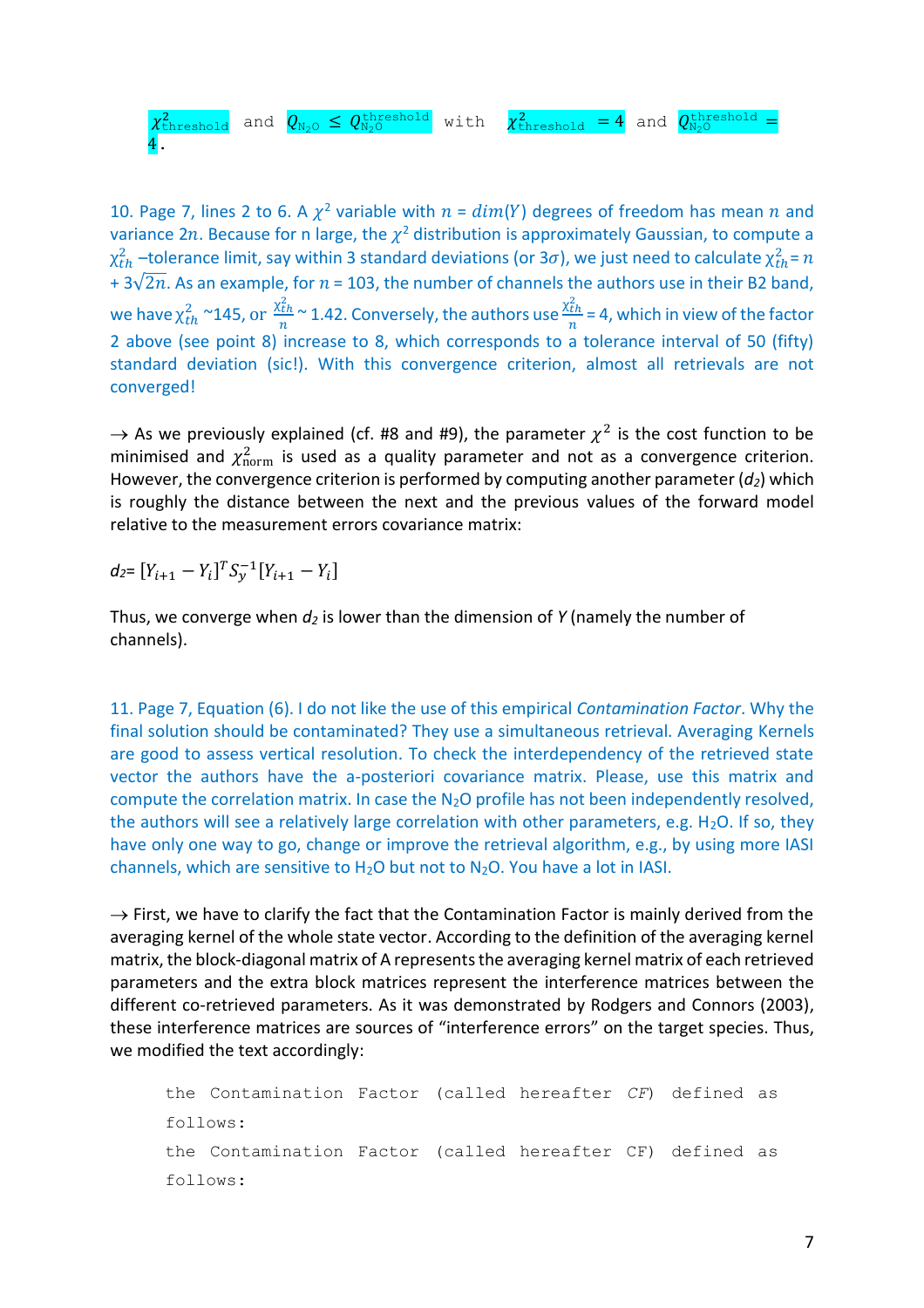| $CF(i) = \sum_j \left  A_{xc(ij)} \right  \frac{\Delta c_j}{r_i} \times 100$                          |  |
|-------------------------------------------------------------------------------------------------------|--|
| Where $A_{xc(ij)}=\frac{\partial \hat{x}_i}{\partial c_i}$ is the submatrix of A corresponding to the |  |
| interference between the co-retrieve parameter c and the                                              |  |
| target retrieved species x (Rodgers and Connor, 2003);                                                |  |
| $\Delta c_i$ is the uncertainty on the parameter c at the level j and;                                |  |
| $CF(i)$ is the contamination of the parameter c on the retrieved                                      |  |
| N <sub>2</sub> O $\hat{x}_i$ at the level $i$ .                                                       |  |
|                                                                                                       |  |

We have also inserted the following reference in the revised version: Rodgers, C. D., and B. J. Connor (2003), Intercomparison of remote sounding instruments, J. Geophys. Res., 108, 4116, doi: 10.1029/2002JD002299

In addition, according to the definition of the averaging kernel matrix (cf. eq (2) of the manuscript) there is the following link between *A* and the a-posteriori errors covariance matrix *Sx*:

 $A = S_x K^T S_y^{-1} K = I - S_x S_a^{-1}$ 

Thus, the interference matrices of *A* give almost the same information as the extra-diagonal submatrices of the a-posteriori errors covariance matrix *Sx*.

Concerning the possibility of using more channels sensitive to  $H_2O$ , the characterisation of the H2O itself is not the problem since we have as apriori knowledge the operational IASI level 2 and the corresponding error variance. The difficulty here is to characterise the different spectral line comb of the isotopic component of H<sub>2</sub>O (especially HDO) and to remove as far as possible the induced contamination of the N2O profile. So, adding more channels is not the solution. Figure R2 show the isotopic ratio multiply by the concentration and multiply by the cross section of PAN, HDO and HNO3 in B1. The H2O vmr is from IASI operational level 2 product and the concentration of PAN and HNO3 are respectively from Fischer et al. (2014) and Wespes et al., (2007) respectively. The spectroscopic database used here is from HITRAN. This figure shows an important impact of these component in B1. However, the most important component between these three is HDO as it was shown in Clerbaux et al., (2009) since PAN is highly variable and HNO3 has a low impact on the transmittance. In addition, Liuzzi et al. (2016) shows the impact of HDO in B1 by analysing the IASI spectral residuals (obscalc) with and without retrieving HDO. Thus, we modify the manuscript as follows:

...Clerbaux et al. (2009) and Liuzzi et al. (2016) show the presence of a relatively strong absorption band of the deuterium hydrogen oxide (HDO) also called semiheavy water in the band B1…

We inserted the following reference in the revised version: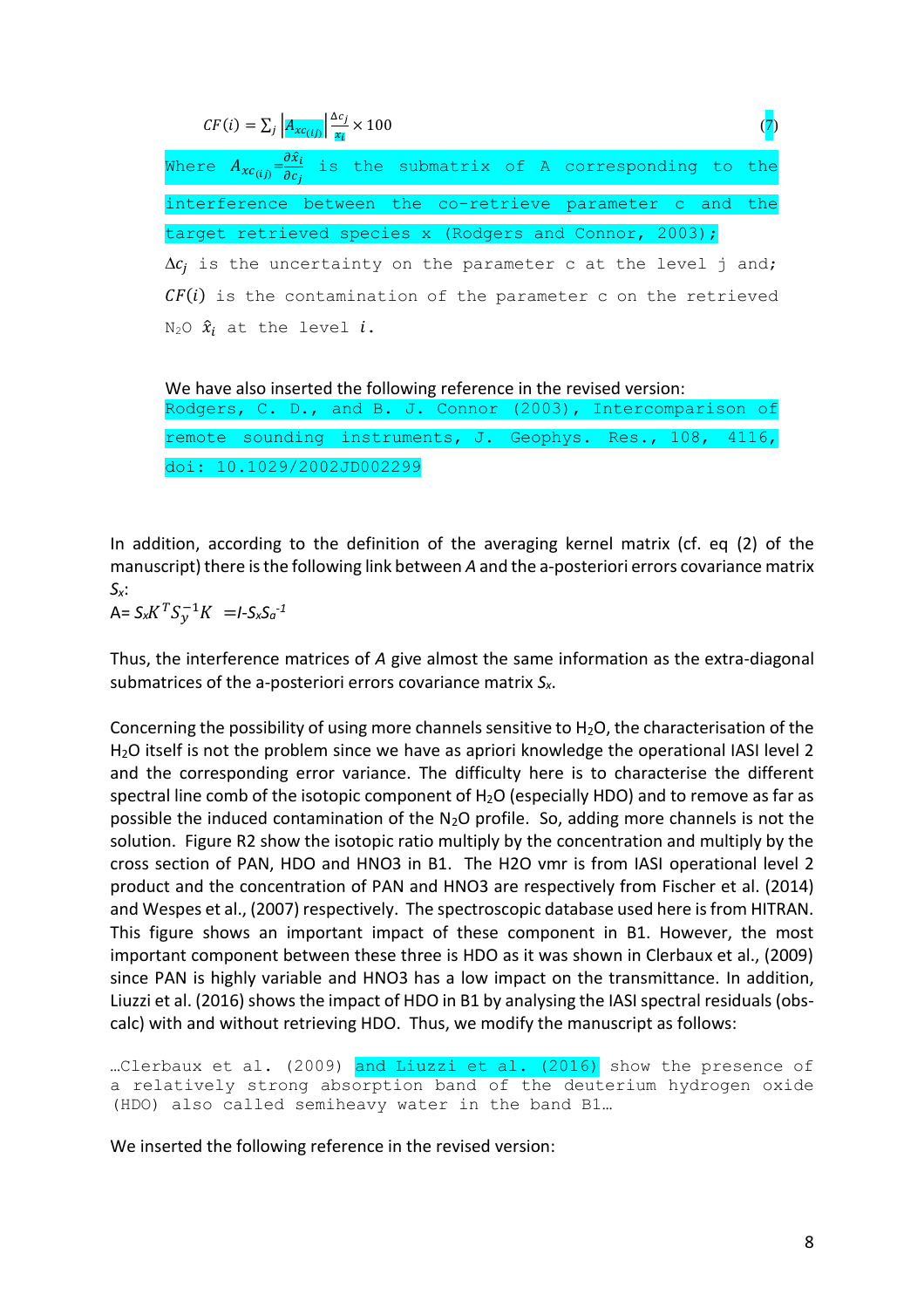



*Figure R3*: Spectral variations of the isotopic ratio multiply by the concentration and multiply by the cross section of PAN, HDO and HNO3 in B1.

12. Page 7 to 10, from Section Validation. With broad AK and a peak of 0.2 at most, the information retrieval comes from the background. There is no point in assessing this layer-bylayer accuracy. All AK broadly peaks around 400 mbar, which means that the  $N_2O$  at this layer also receives contribution from the rest of profile. The authors need to check for correlation. In case, as I suspect, the N<sub>2</sub>O layer- retrieval at about 309 is strongly correlated with the rest of the profile, the accuracy alone (root mean square error of the a-posteriori covariance matrix) is not a good quality index. I suggest that the author should also compute the  $N_2O$ total column. Because of integration along the vertical, this parameter will be more depending on the true state than the background.

 $\rightarrow$  We agree with the reviewer concerning the fact that the N<sub>2</sub>O retrieval at 309 hPa is impacted by the apriori background since the peak is around 0.2. However, the apriori profile is fixed so the variations observed in the retrievals at 309 hPa are not due to the apriori background.

Figure 7 and 8 show that the peak of the averaged *A* is around 0.22 at 309 hPa and around 0.12 at 309 hPa for  $N_2O_B1$  and  $N_2O_B2$  respectively. These results are consistent with the previous studies from Kangah et al. (2017) and Garcia et al. (2018). The only way to figure out the relevance of using the dominant layer (309 hPa) is through validation studies including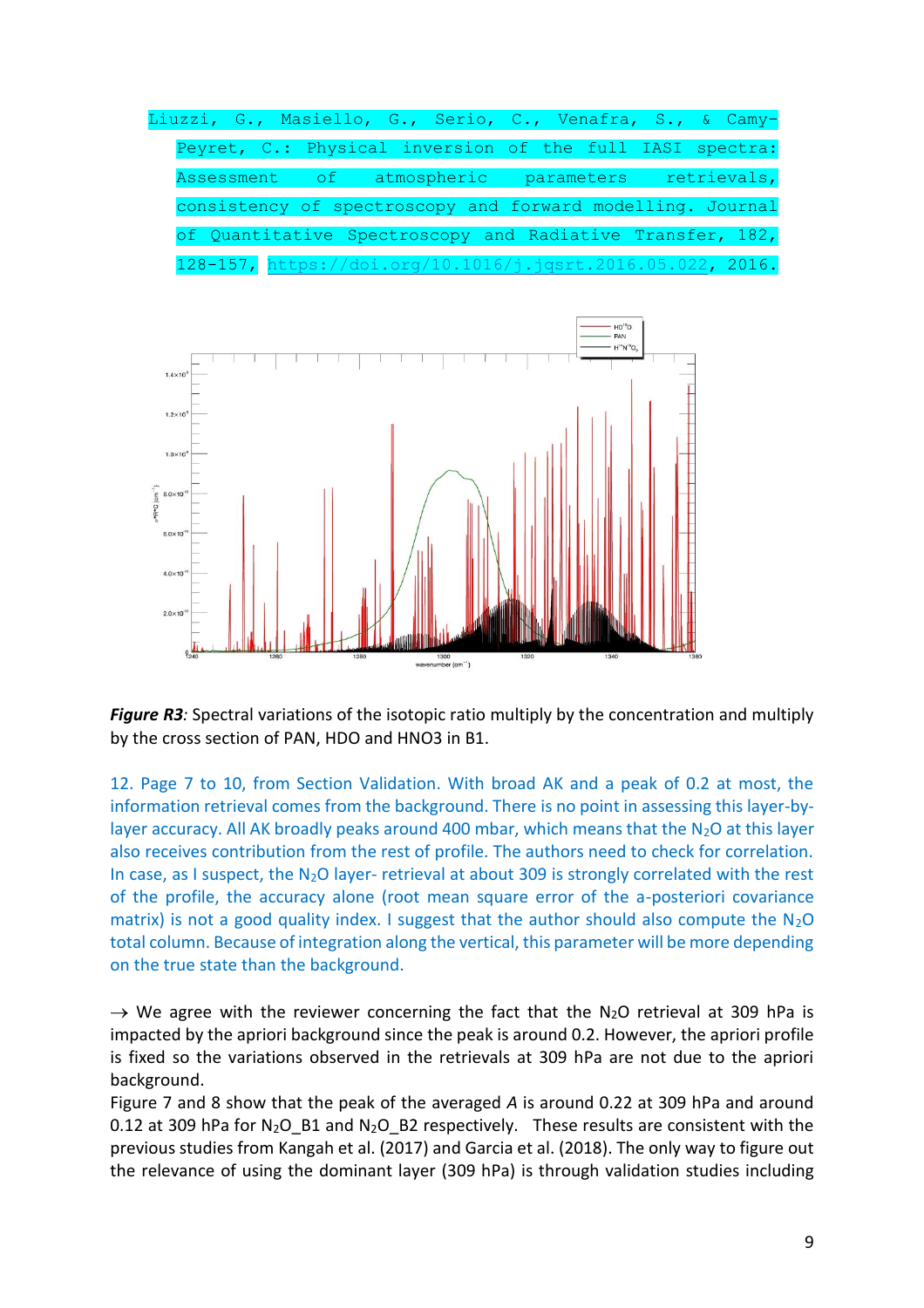large and representative reference in-situ datasets and scientific analyses of the strengths and weaknesses of these one-layer retrievals. Thus, a retrieval can be considered either as an estimation of the reality or as an estimation of a smoothed reality (Rodgers, 2000). Here we chose to consider the retrievals as estimations of the reality and then analysed the smoothing effects.

So, our work is also to show that despite the smoothing effect due to the shape of the averaging kernel, the retrieval at 309 hPa is sufficiently representative of this layer to study transport processes.

Kangah et al. (2017) studies upper tropospheric transport processes between Asia and the eastern Mediterranean using GOSAT/TANSO N<sub>2</sub>O retrieval at 314 hPa. GOSAT averaging kernels have almost the same shape as our IASI  $N_2O$  averaging kernel, peaking at around 300 hPa with a full width at half maximum from ~500 hPa to 100 hPa. Despite the broad shape of A and a peak hardly higher than 0.1, this study shows that GOSAT N<sub>2</sub>O retrievals at 314 hPa allow to study upper tropospheric  $N_2O$  transport processes between Asia and the eastern Mediterranean at monthly timescale. In the present paper, we show that our retrieval at 309 hPa capture these upper tropospheric transport processes at daily timescale.

In addition, refer to response #I to the referee #2 about the added value of this work compared with the previous studies.

13. Page 11, Section Troposphere variations... Since the authors failed to show that the N<sub>2</sub>O layer- retrieval at 309 hPa is independently resolved, the results in this section could be seriously flawed. Once again, by looking at AK in Fig. 6 and 7 the 309 hPa layer retrieval of  $N_2O$ gets contribution from any other layer along the profile. It is important here that the authors show maps of the correlation matrix to get insight into a better understanding of the retrieval quality and accuracy at 309 hPa.

 $\rightarrow$  Cf. #12 and #11

## **Minor Comments**

14. Page 1, line 11. The authors say, ... *Over the mid-latitude regions, both variations of N2O\_B1 and N2O\_B2 at 309 hPa are influenced by the stratospheric N2O-depleted air because of the relative coarse shape of the averaging kernel...*I have found clumsy sentences like this throughout the paper. It seems that the cause of a physical phenomenon is the mathematical structure of IASI AK. I think that authors here want to say that... *Because of the relative coarse shape of the averaging kernel, IASI is sensitive to variations of N2O\_B1 and N2O\_B2 at 309 hPa influenced by the stratospheric N2O-depleted air.* Here the authors seem to suggest that the best retrieval function capable of assessing this phenomenon could be a proper average over the broader part of AK, but then they go completely another way and focus on a single layer.

 $\rightarrow$  N2O B1 and N2O B2 variations are not only due to physical phenomena.

They contain both physical structures from transport processes and other structures partly due to the smoothing effect of the averaging kernel matrix at this level. The physical structure has been clearly demonstrated throughout the paper through validation with in-situ datasets and by showing transport processes at 309 hPa consistent with an extended literature (see